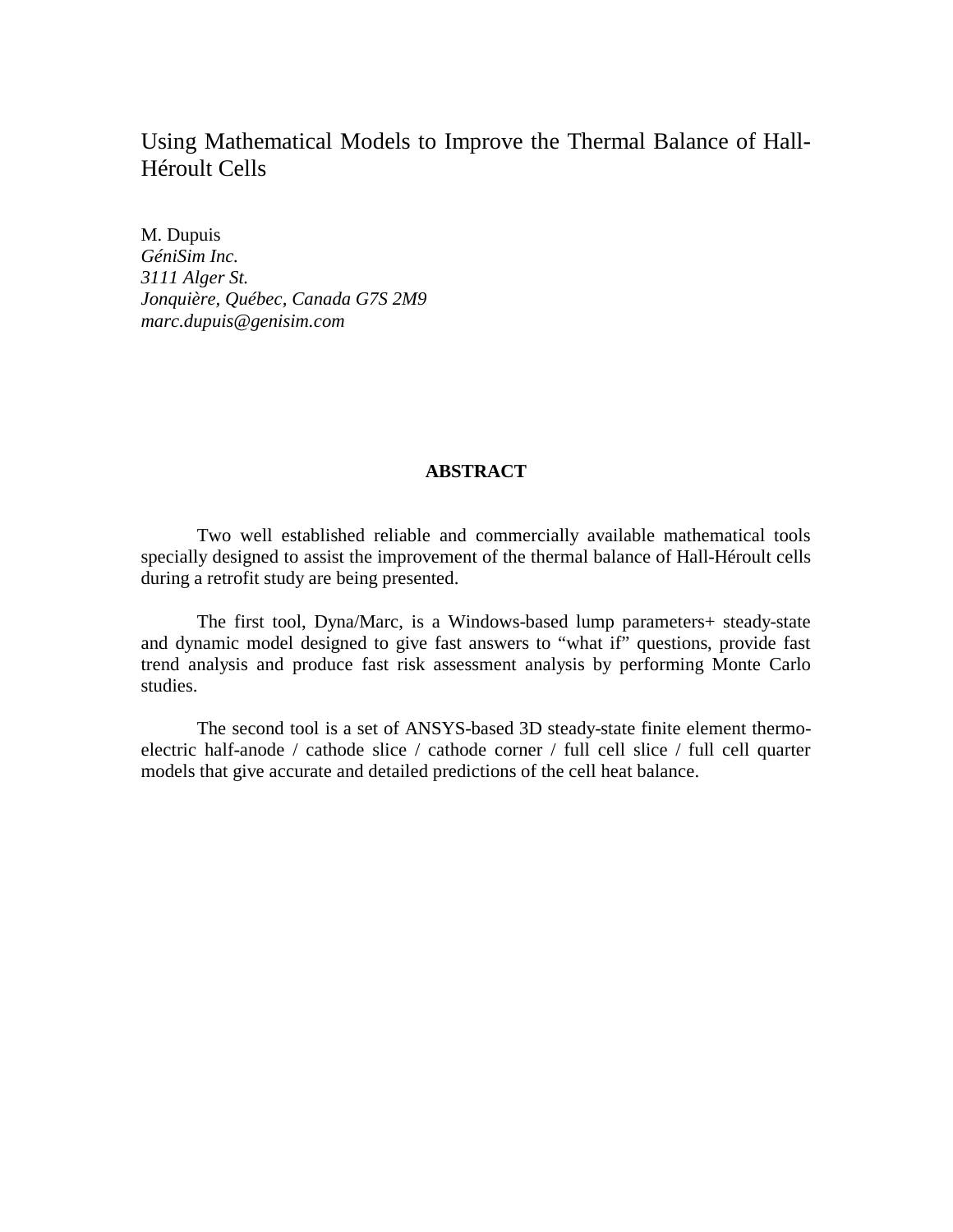# **INTRODUCTION**

The power consumption of the Hall-Héroult cell being one of the major operating costs, the aluminium industry is constantly trying to reduce the specific power consumption of smelters expressed in kWh/kg of aluminium produced.

Today, best results are:

12.9 - 13.0 kWh/kg for high amperage PBF cells

14.0 - 14.5 kWh/kg for best VSS cells

Older smelters still operating at 17 - 18 kWh/kg are feeling an increasing pressure from their more efficient competitors. They have essentially two options:

- 1) Retrofit their cell design in order to improve their power consumption and hence reduce their production costs
- 2) Be run out of business

# **RETROFITTING EXISTING CELL DESIGNS**

Retrofitting a cell design in order to improve its power consumption typically involves improving the cell thermal balance and the cell MHD stability in order to be able to increase the cell amperage (notice that depending on the technology, sometimes it is possible to increase the cell amperage without improving the MHD).

Alternatively, the power consumption can be improved simply by adjusting the cell thermal balance in order to be able to reduce the cell voltage while keeping the same cell amperage. As retrofitting the cell busbar network is a lot more expensive than retrofitting the cell lining design, the return on investment of the second type of retrofit is typically greater.

It is important to point out that for the above two scenarios, improving the cell thermal balance doesn't mean the same thing: in the first case, the cell heat dissipation must be increased while in the second case, it must be decreased.

In fact, improving the cell thermal balance really means adjusting the cell lining design in a way that it is "compatible" with the required level of heat dissipation: a compatible cell lining design being one that will promote the formation of an "appropriate" (neither too thin or too thick) ledge profile while dissipating the internally produced heat (cell internal heat expressed in kW).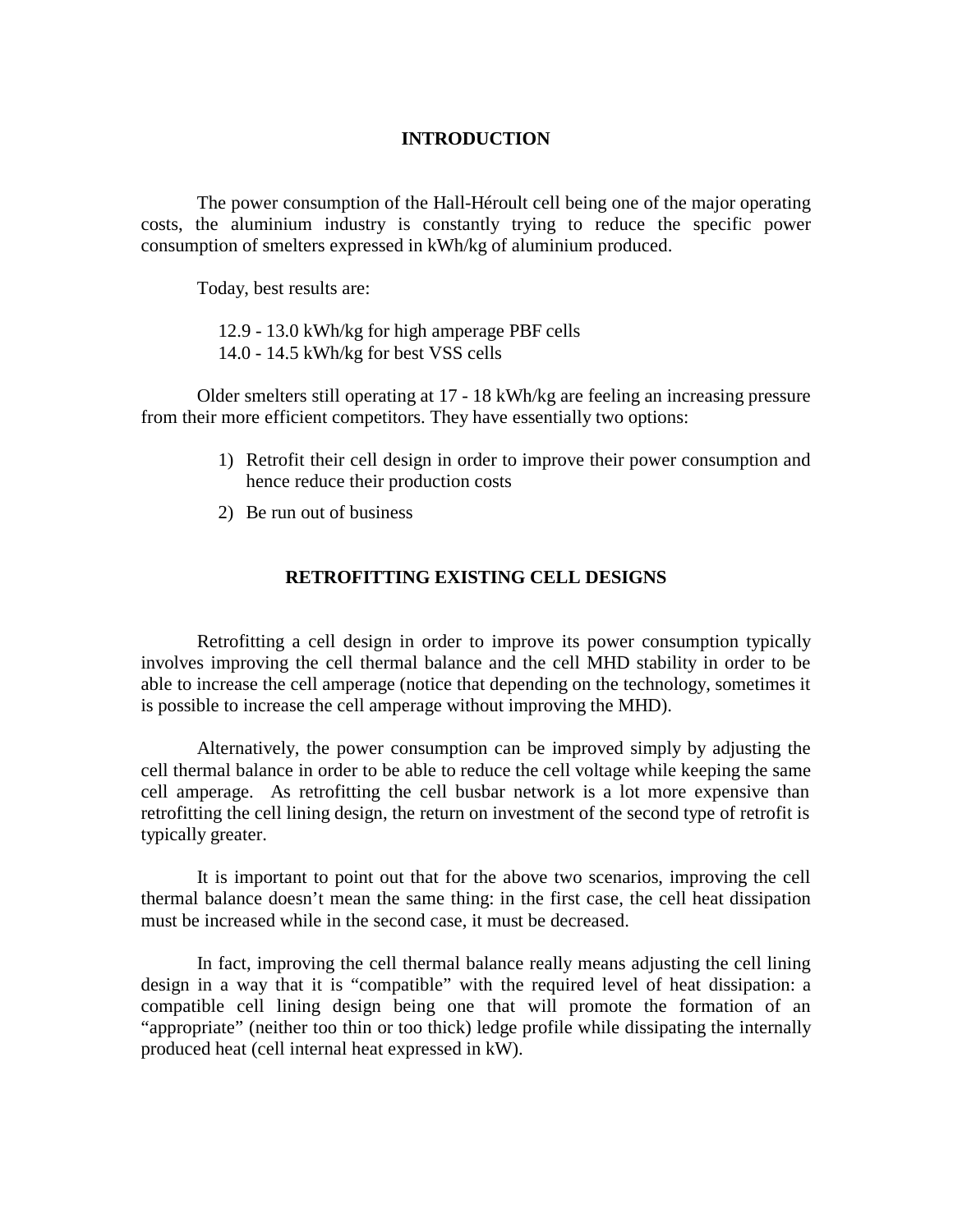# **USING MATHEMATICAL TOOLS TO IMPROVE THE CELL THERMAL BALANCE**

Historically, up to the 70's, the only way to improve a cell conception was to try alternative designs in prototypes. In a way, because the physics of the Hall-Héroult cell is so complex [1], prototypes are still ultimately relied on to test proposed cell designs. Yet, it is now possible to drastically reduce the number of physical prototyping trial and error design loops by using mathematical models to perform most of that trial and error development work using virtual prototyping instead.

As physical prototyping takes a lot of time and is quite expensive, the possibility to be able to use mathematical models to actually do most of the trial and error development work is a huge advantage. But of course, to be able to do so, reliable mathematical models must be available!

# **INVESTING IN THE DEVELOPMENT OF MATHEMATICAL MODELS: FINANCIAL RISKS AND REWARDS**

The Hall-Héroult process being so complex on one hand and the measurement of the process behavior being so difficult to perform on the other hand, the development of reliable Hall-Héroult cell mathematical models was, and continues to be a real challenge. This means that it is a risky R&D activity that does not offer any real guarantee of success.

As previously presented [2], things basically can go wrong the two opposite ways:

- 1) The development of a "quick and dirty" model that will not be representative of the real behavior of the process
- 2) The never-ending development of a "monstrous" unmanageable model that tries to take everything into account

Financially, the first type of failure is less damaging as the development of a "quick and dirty" model does not require too much time or investment. Yet, as using unreliable models will lead to the proposal of inappropriate designs, their usage only slows down retrofit projects by increasing rather than decreasing the number of prototypes required to produce a successful design.

The second type of failure can be far more damaging financially, as it implies massive investment in a lengthy R&D program. Sooner or later, typically rather late, the unproductive program will be turned down without having produced any return on that massive investment.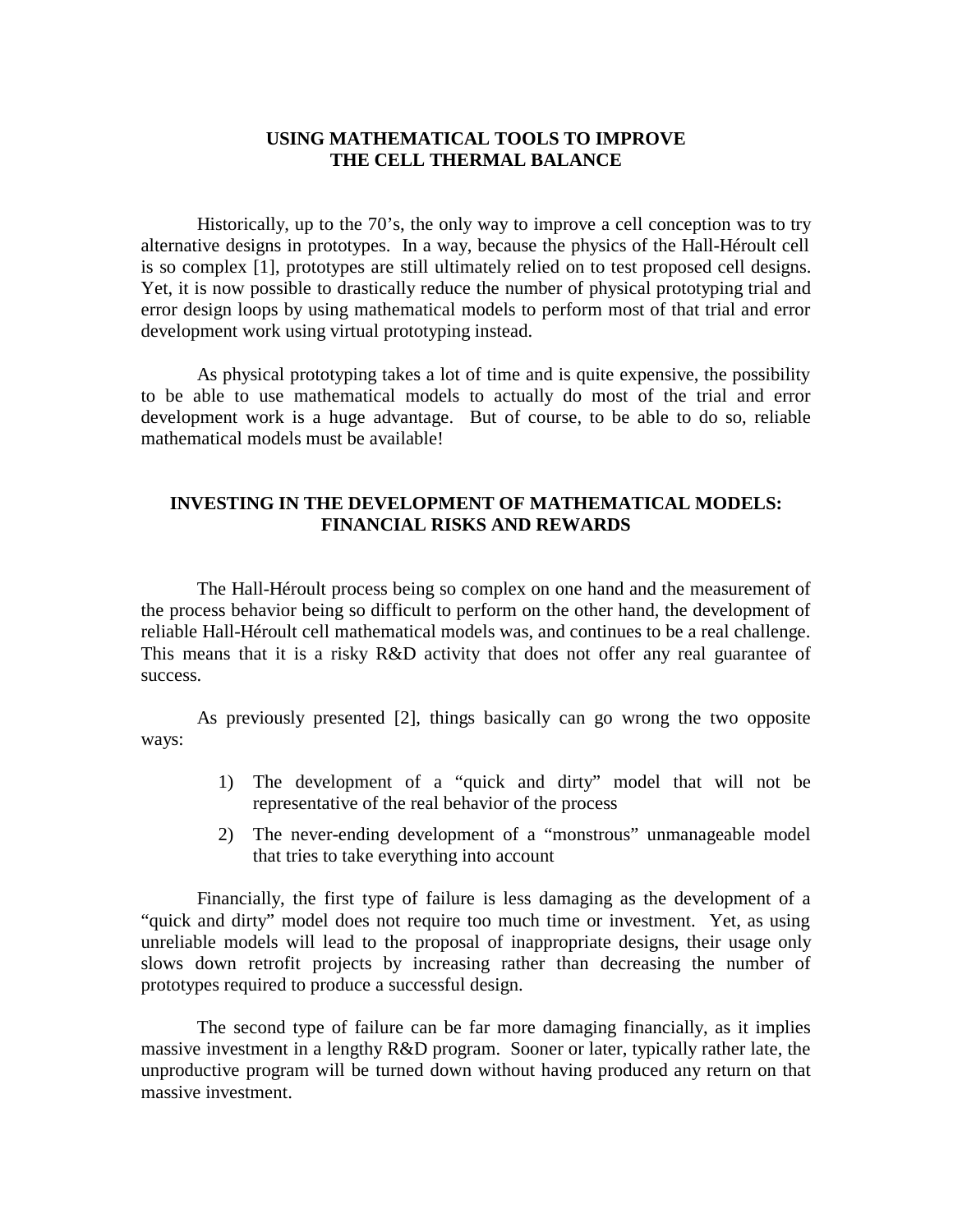An example of such a program "could" be the R&D activity related to the Alcoa Convex C1 "supercomputer" center [3]. In that program, among other things, ESTER/PHOENICS MHD models were developed. That "supercomputer" center was closed down in the late 80's-early 90's, putting on hold further development/applications of those big models.

On the reward side now, as quoted from Pechiney people themselves, their successful development of the AP18, AP30 and also potentially of the AP50 cell technologies relied heavily on "four pillars" [4]:

- 1) Magnetic and MHD models
- 2) Cell thermo-electric and busbars balance electrical models
- 3) Potshell/superstructure mechanical models
- 4) Transient thermo-mechanical cell start-up model

But, as the successful development of reliable mathematical models depends greatly on the possibility to do frequent reality check comparisons, it will also be fair to say that Pechiney success story also relied heavily on the extensive prototyping program that was carried on at the LRF experimental center in St-Jean de Maurienne [5,6].

# **REDUCING THE FINANCIAL RISK AND SHORTENING THE PAY BACK TIME BY USING WELL ESTABLISHED RELIABLE AND COMMERCIALLY AVAILABLE MATHEMATICAL MODELS**

The development of reliable models requires many reality check cycles involving: the selection of a theoretical concept to be implemented in the model, the conversion of the theoretical concept into a numerical scheme, the actual coding and debugging of the numerical scheme and finally the production of numerical results and their confrontation with actual measurements. A model that has been demonstrated to be reliable is then a precious asset.

The possibility to license such models not only eliminates completely the financial risk associated with the R&D activity of developing them, it also drastically reduces the delay between the initial investment and the actual pay back time when a successful retrofit project starts to produce more power efficient pots.

For that purpose, GéniSim Inc. is offering two well established and reliable mathematical tools ready to be used in a retrofit project aiming at improving the cell thermal balance: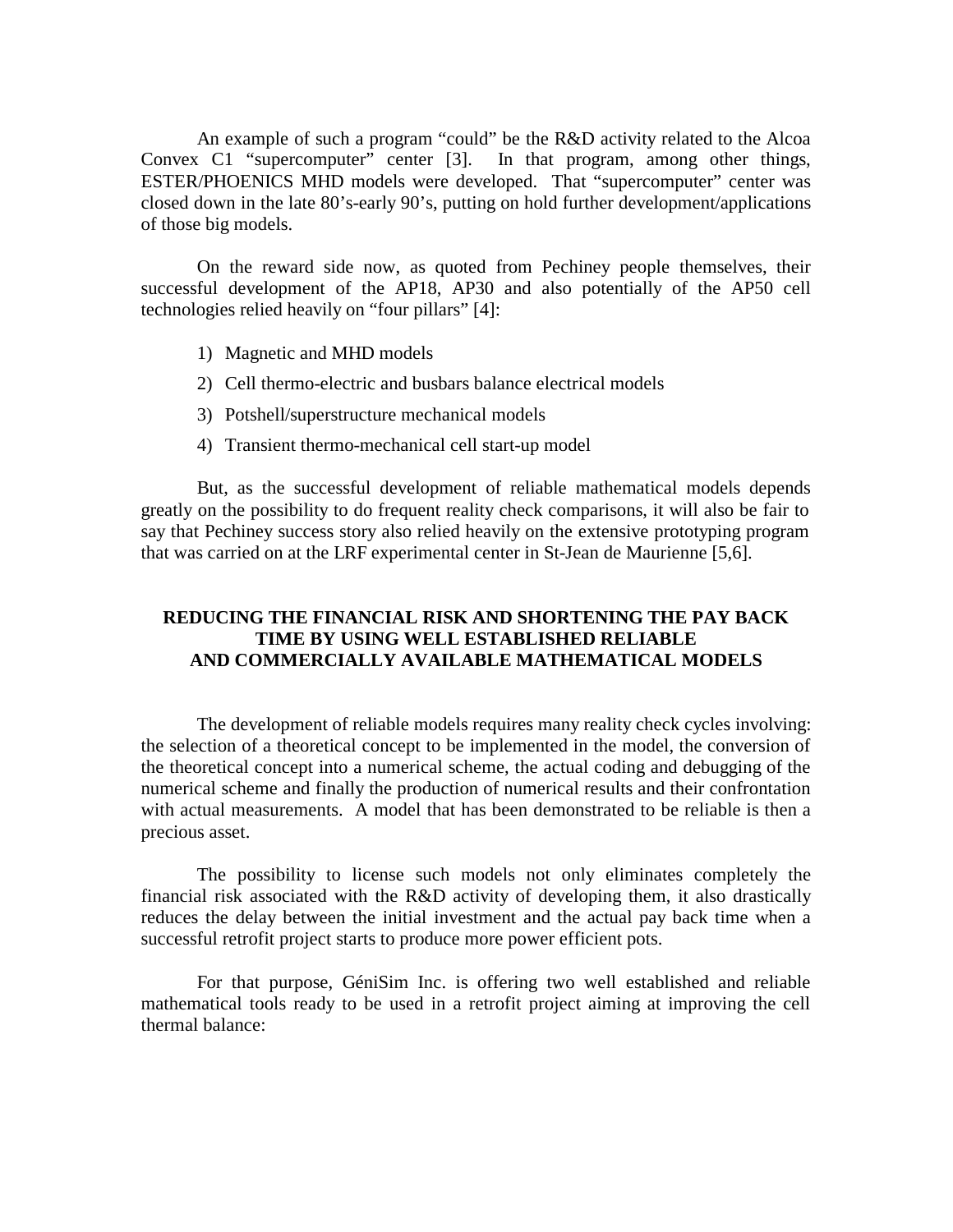- Dyna/Marc, a Windows-based lump parameters+ steady-state and dynamic model designed to give fast answers to "what if" questions, provide fast trend analysis and produce fast risk assessment analysis by performing Monte Carlo statistical studies
- ANSYS-based 3D steady-state finite element thermo-electric half-anode / cathode slice / cathode corner / full cell slice / full cell quarter models that give accurate and detailed predictions of the cell heat balance.

## **DYNA/MARC LUMP PARAMETERS+ MODEL**

Dyna/Marc stands for Dynamic Model of aluminium reduction cell. It is a lump parameters+ model, the meaning of the "+" being described in a paper presented at the TMS conference this year [2]. Dyna/Marc can be used in different contexts. First, it can illustrate the behavior of the Hall-Héroult process in the context of a general purpose aluminium electrolysis training course. As an example, Figure 1 and 2 illustrate the impact of undesirable alumina feeding from the cover material during an anode change on the cell current efficiency.

Dyna/Marc can also be used to test changes to the cell control logic or to train operators using a cell controller. As an example, VAW has developed a custom version of Dyna/Marc called Dyna/Marc-Elas and they use it to train new operators on their Elas cell controller. As another example on the application of Dyna/Marc in that field, Figure 3 and 4 illustrate the impact of changing the bath sampling frequency and the formula that is used to adjust the amount of  $\text{AlF}_3$  added to the cell on the long-term evolution of the bath chemistry.

As a mathematical tool to improve the cell thermal balance, Dyna/Marc is mostly used in steady-state mode. At the beginning of a retrofit project, it provides fast answers to "what if" questions and can produce trend analysis (see Figures 5 and 6). As explained in [2], at the beginning of a retrofit project, it is more important to have fast rather than very accurate answers.

Later on, the Monte Carlo statistical tool of Dyna/Marc can be used to perform a risk assessment analysis [7] (see also Figure 7). As explained in [7], risk assessment analysis are important because no mathematical model is 100% accurate and often a 5% compound inaccuracy on the main models predictions (anode panel heat loss, anode voltage drop, cathode voltage drop, etc.) can translate into a 25% offset between the average thickness of the ledge at the metal level model prediction and the one measured in the prototype for example. Results of a risk assessment analysis can be used to justify the addition of a safety factor in the proposed design.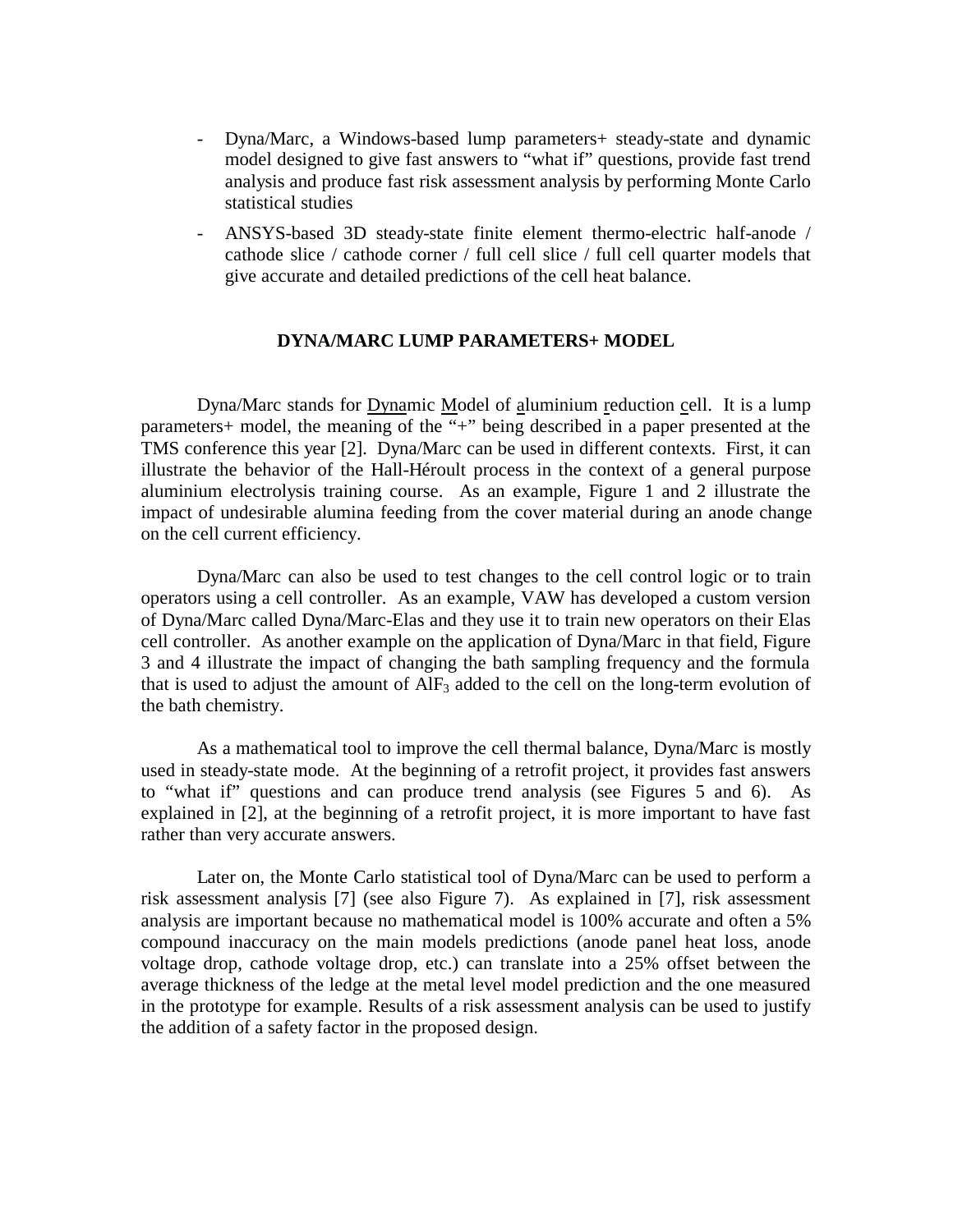

Figure 1: Operation with undesirable alumina feeding during anode change



Figure 2: Operation without undesirable alumina feeding during anode change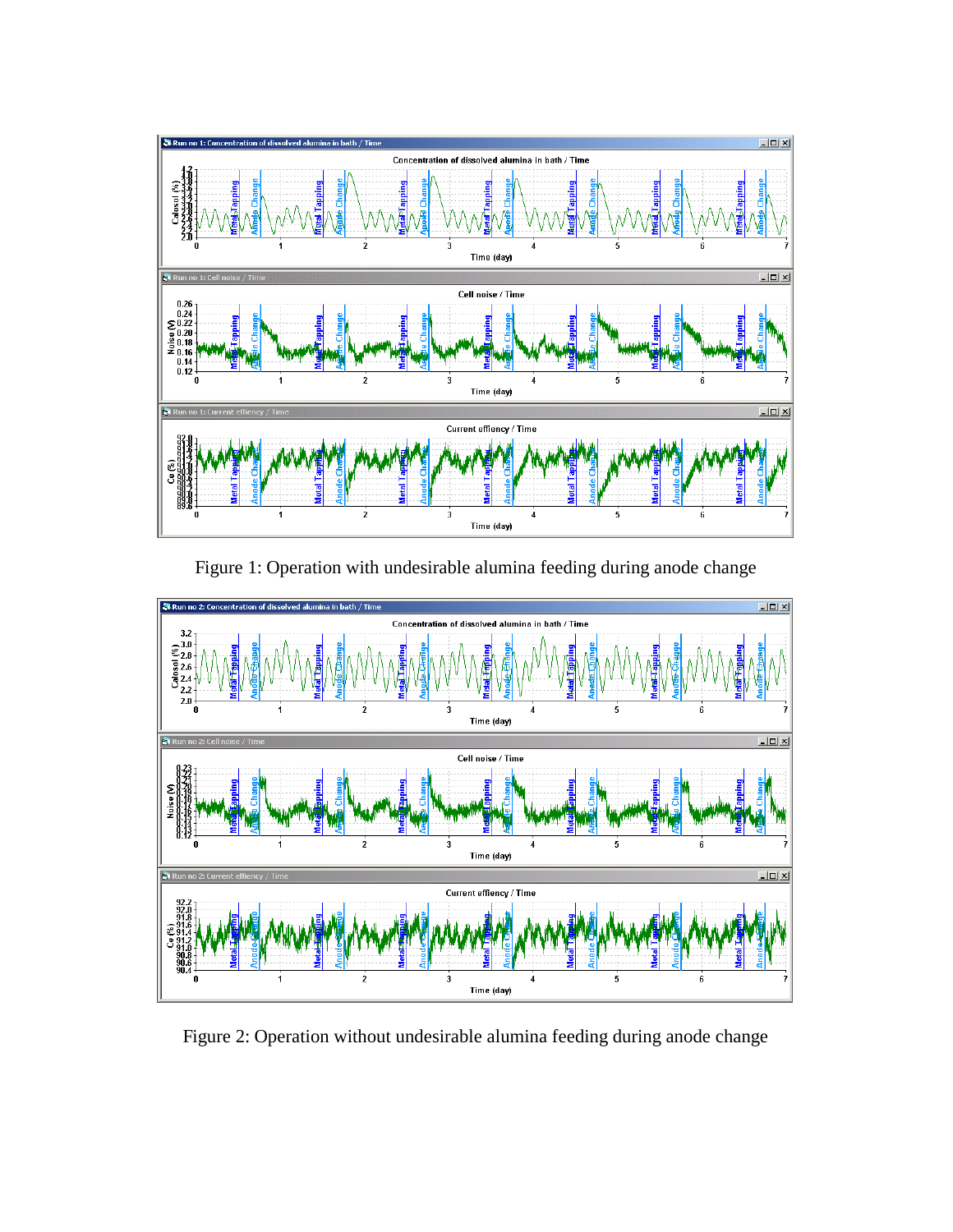

Figure 3: Operation with bath sampling every day



Figure 4: Operation with bath sampling every 3 days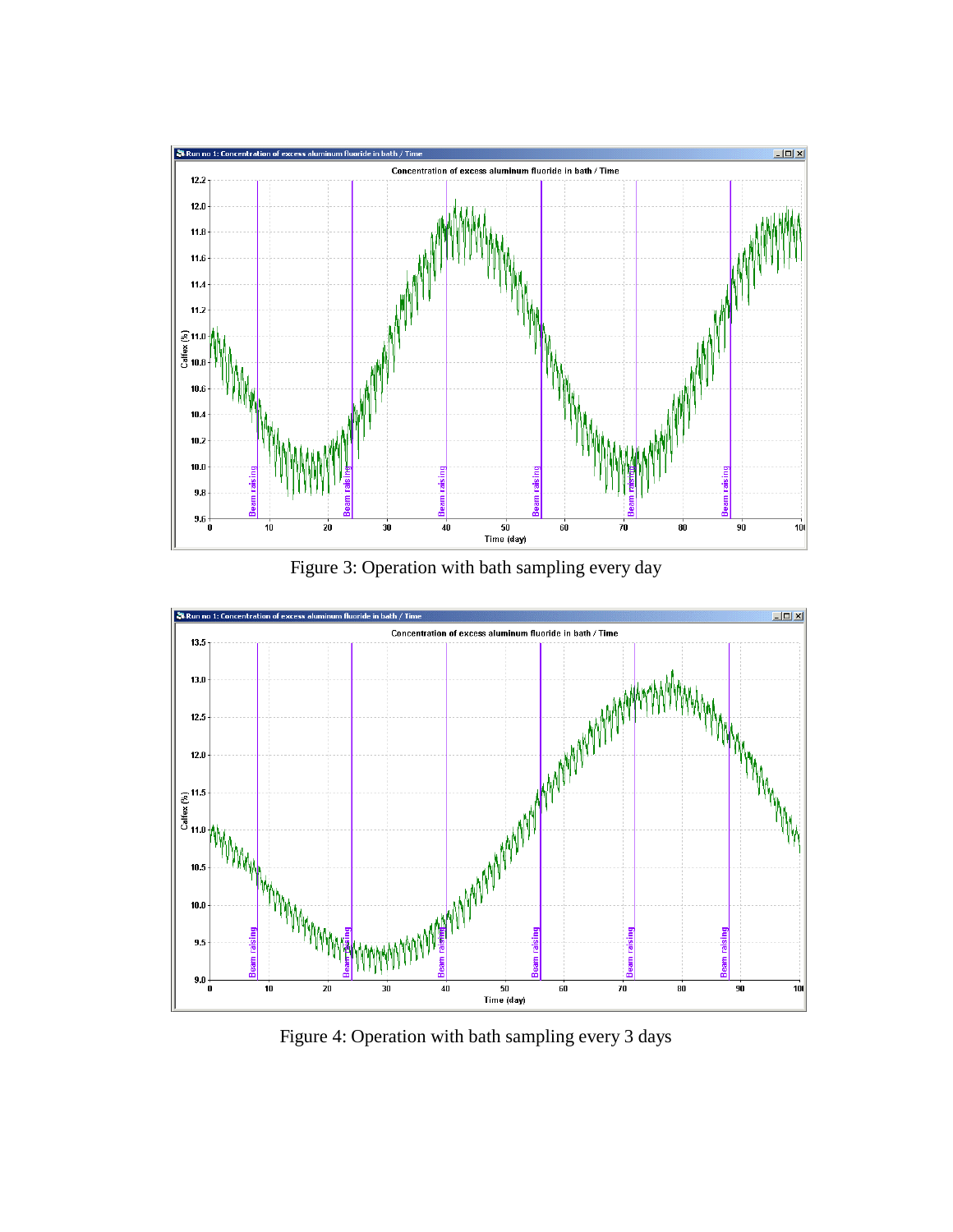

Figure 5: Impact of replacing ACD by Amperage at constant cell internal heat

![](_page_7_Figure_2.jpeg)

Figure 6: Impact of reducing cathode voltage drop at constant ACD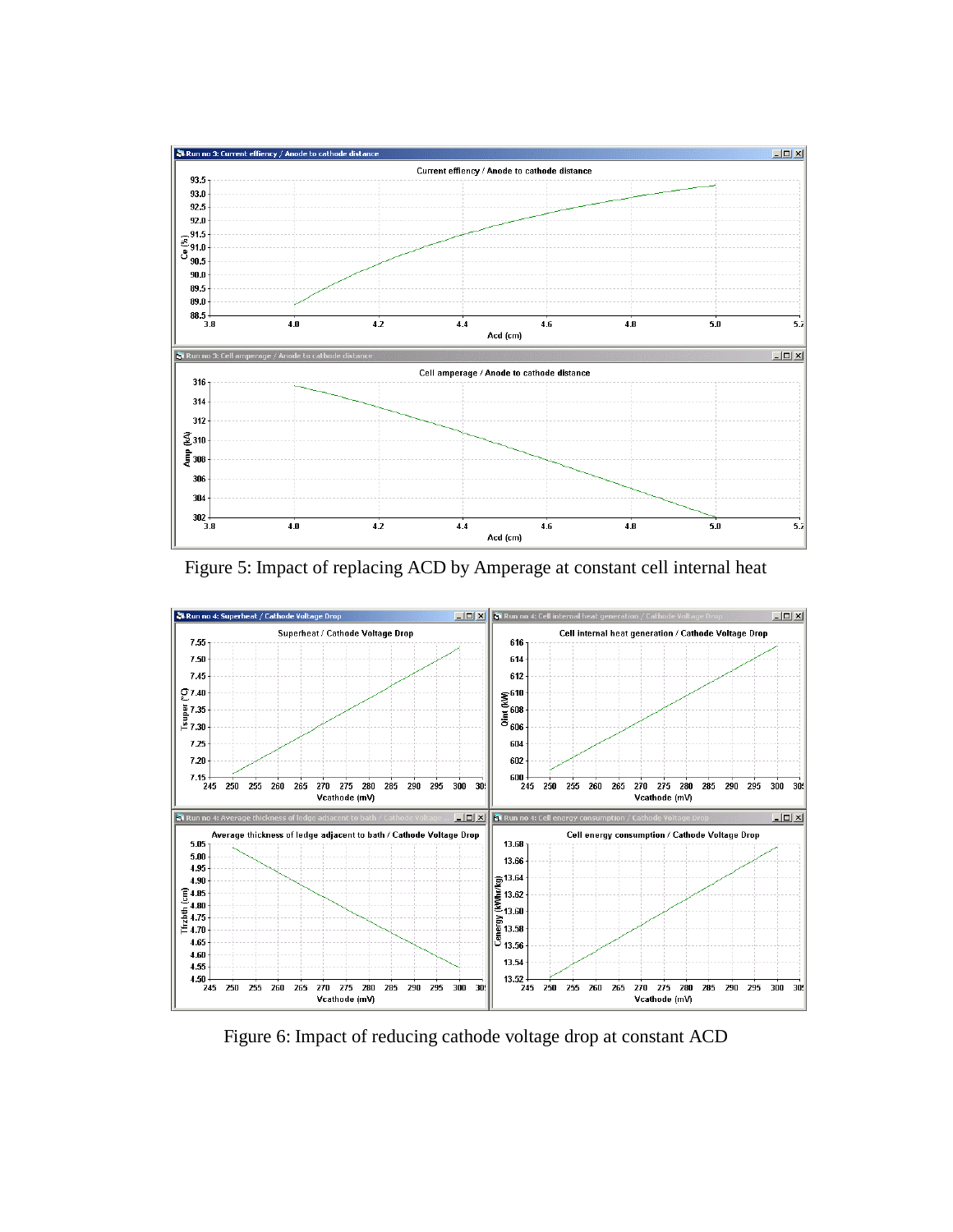![](_page_8_Figure_0.jpeg)

Figure 7: Monte Carlo risk assessment analysis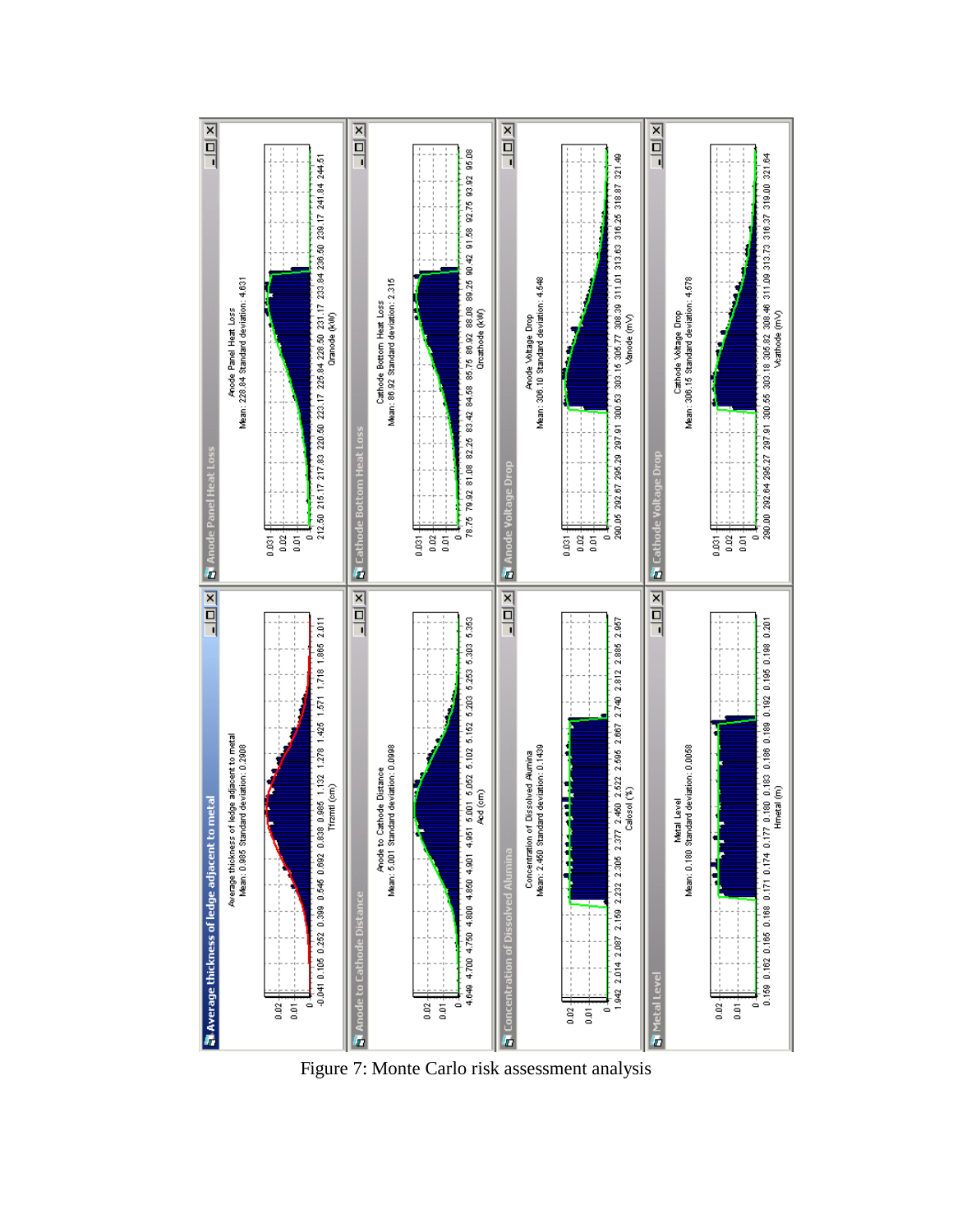# **ANSYS-BASED 3D STEADY-STATE FINITE ELEMENT THERMO-ELECTRIC MODELS**

ANSYS-based 3D thermo-electric steady-state models are used to find a detailed lining design that is compatible with the selected internal heat generation (which mostly depends on the selected anode current density and anode to cathode distance). It will predict the detailed ledge profile (variation of the ledge thickness) that corresponds to the required steady-state cell superheat once the cell internal heat and lining insulation characteristics have been selected.

As opposed to Dyna/Marc that is a single general purpose tool, ANSYS-based 3D thermo-electric models are specialized applications. Of course, they are all applications of ANSYS, a general purpose finite element commercial code; they also all rely on the same custom-made library of "APDL macros" wrote especially to streamline the development of such aluminium reduction cell thermo-electric models; yet, by nature, every ANSYS-based model is unique, so it is a set or collection of models:

- half-anode models (Figure 8)
- cathode side slice models (Figure 9)
- cathode end slice models
- cathode corner models (Figure 10)
- full cell side slice models (Figure 11)
- full cell quarter models (Figure 12)
- full half-cell plus busbars models (Figure 13)
- etc.

Another way to classify them is by their type of cell technology. This is a partial list of models that have already been developed:

- Alcan A310 models
- Pechiney AP30 models
- Pechiney AP18 models
- Alcoa A697 models
- Alcoa P155 models
- Kaiser P69 models
- Reynolds P19 models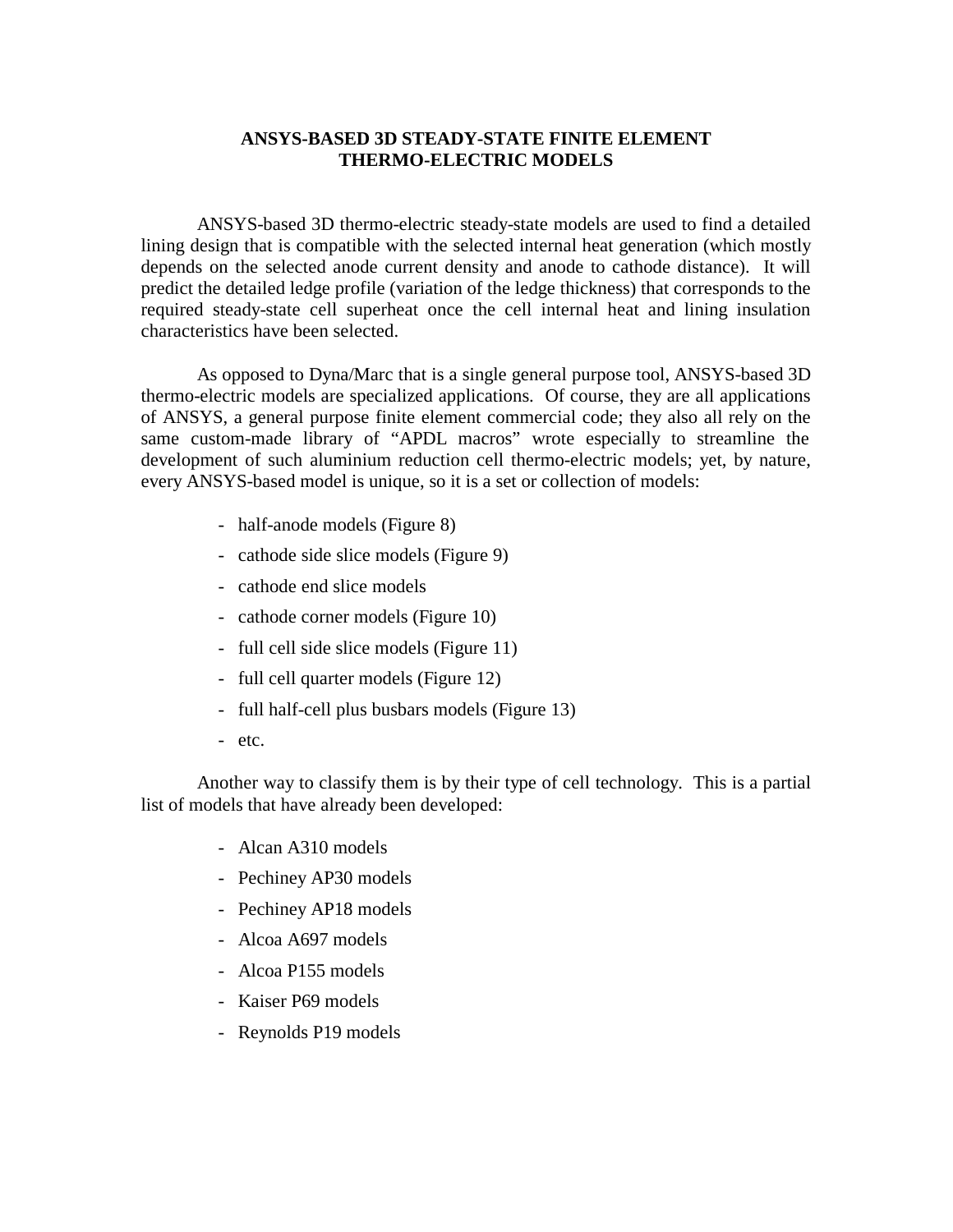![](_page_10_Figure_0.jpeg)

Figure 8: Demo half anode model, temperature solution

![](_page_10_Figure_2.jpeg)

Figure 9: Demo cathode side slice model, temperature solution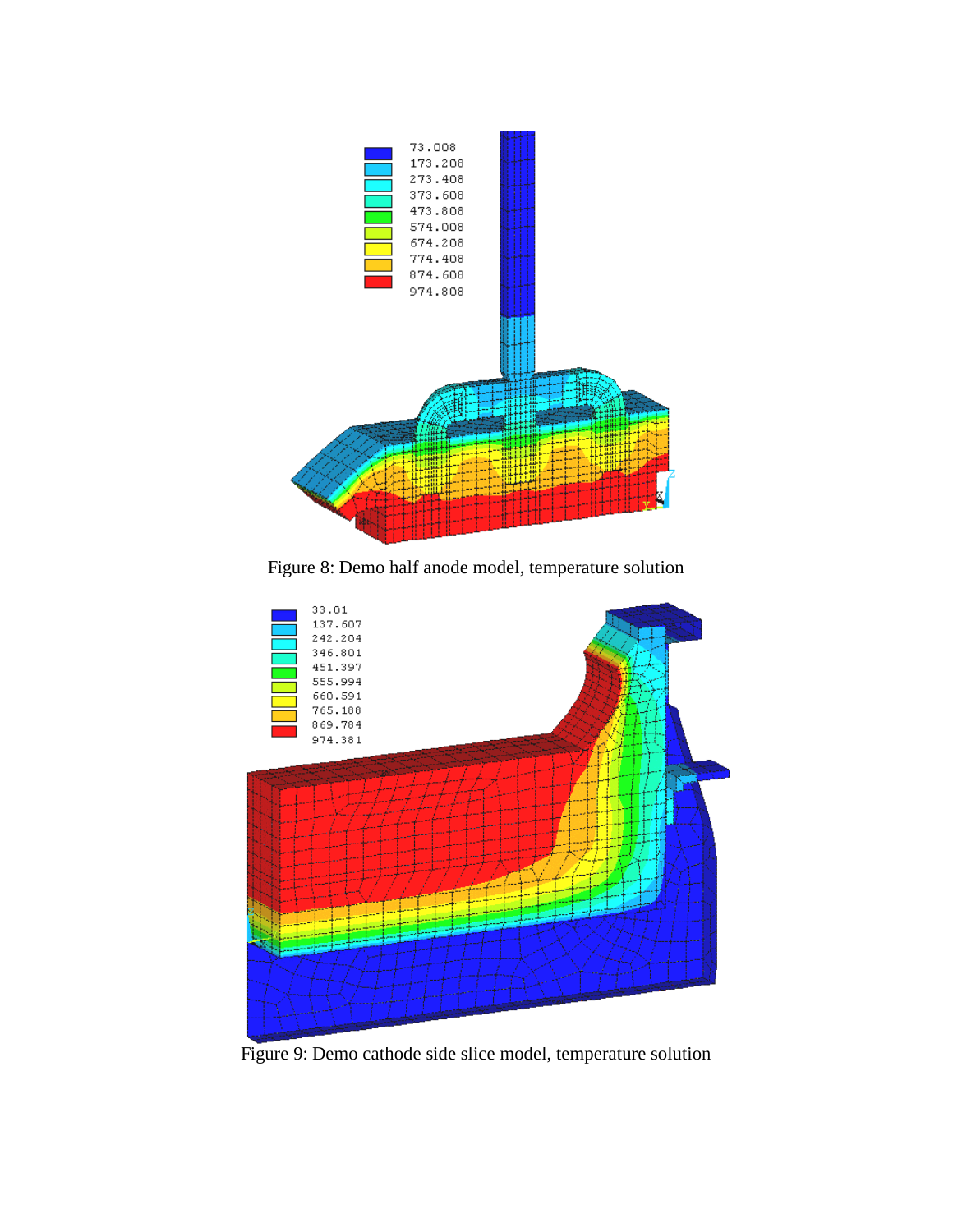![](_page_11_Figure_0.jpeg)

Figure 10: Demo cathode corner model, temperature solution

![](_page_11_Figure_2.jpeg)

Figure 11: Demo full cell slice model, mesh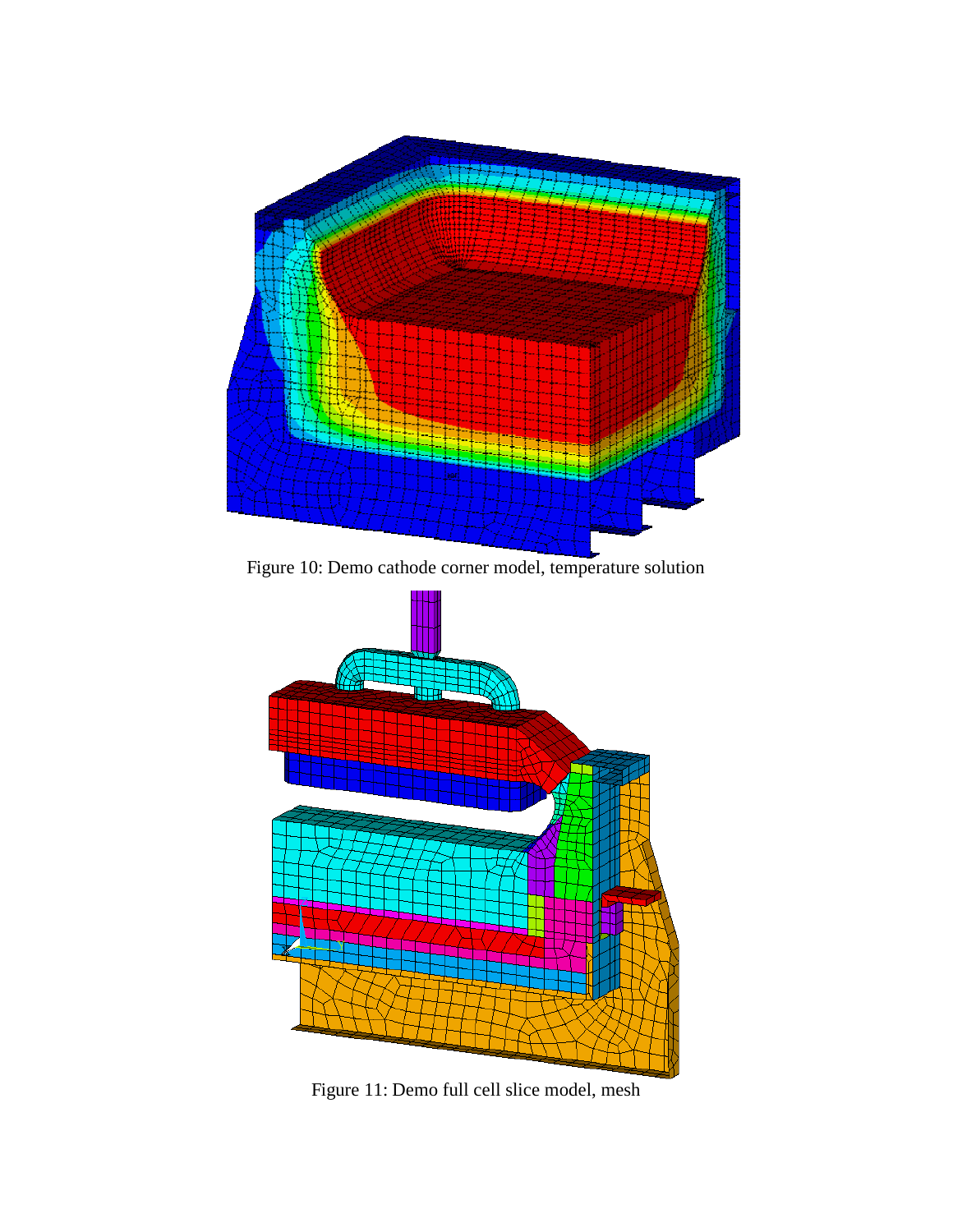![](_page_12_Figure_0.jpeg)

Figure 13: Demo full half-cell plus busbars model, mesh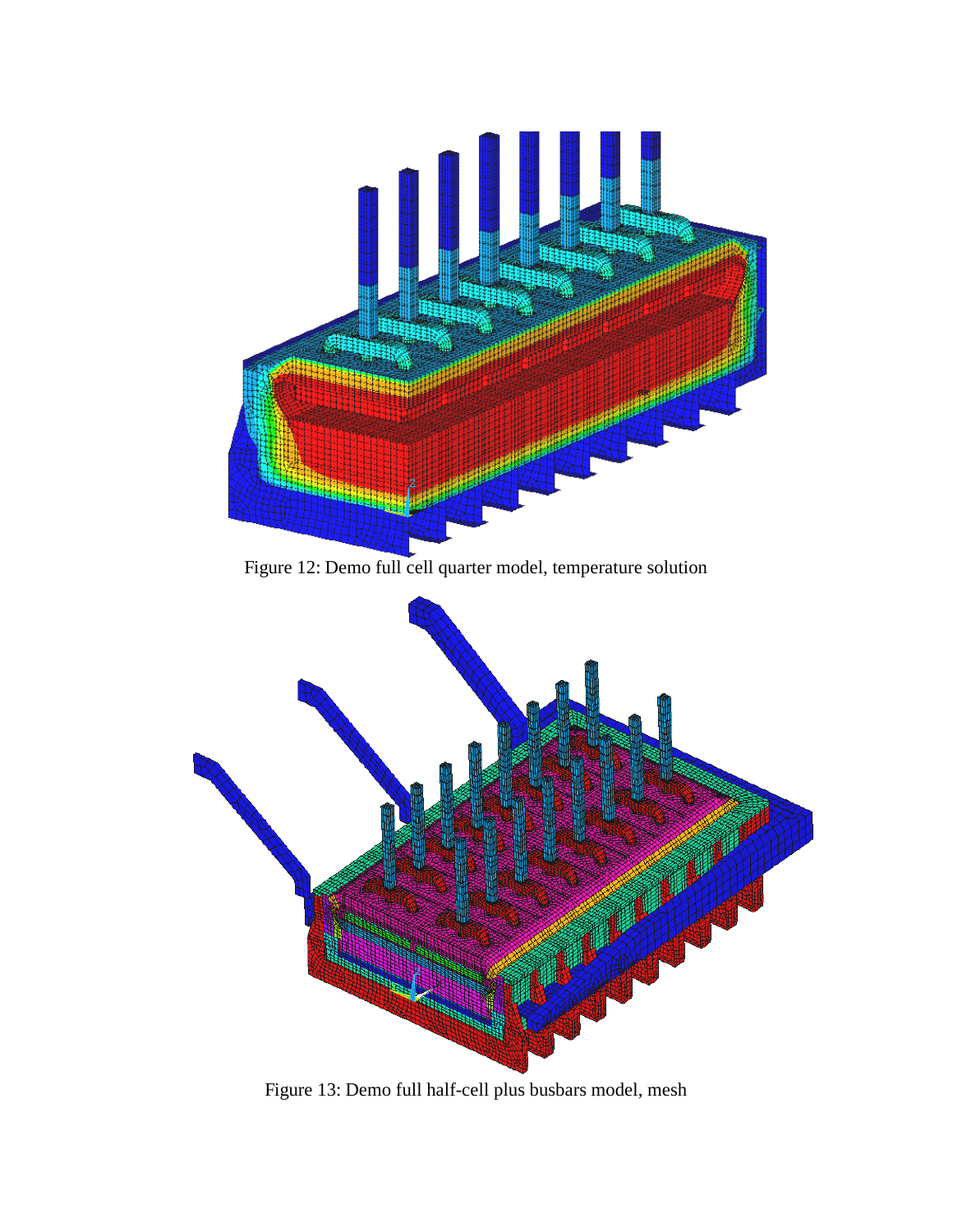What makes every ANSYS-based model unique is its topology, which is the mathematical description of its geometry. For example:

- prebaked anodes can have one, two, three, four or even six stud(s)
- a single prebaked anode can be made of one or two carbon block(s)
- cathode steel shells may be straight, have a step, a sloped lower side wall, a curved lower side wall or end wall; be orthotropic or have independent cradles
- cathode blocks may have a single or a double bar(s) design; it may use split bars or not
- cathode lining designs may have two, three, four or even five layers of different refractory and insulating materials under the cathode blocks
- side blocks can be made of one, two or three material layer(s) vertically and one or two material layer(s) horizontally
- the pier region could be make of firebricks, semi-insulating bricks, insulating bricks, castable refractory or any combination of the above; furthermore almost every pier shape design is unique.

So because of the very wide variety of cell design, the topology of every cell design is unique, which means that every ANSYS-based 3D thermo-electric model must be custom-built accordingly.

On the other hand, one topology per model does not mean one geometry per model! Every topology can be "stretched" into an infinite number of geometries, for example:

- cathode block length and height can be changed
- collector bar length width and height can be changed
- cathode shell width and height can be changed
- etc.

Each topology is described by a number of size parameters (cathode block length, collector bar height, etc.) and the value assigned to each parameter can be changed at will as long as those changes are topologically valid. For example, as the cathode blocks are placed inside a steel shell, the cathode block length must remain shorter than the shell width.

Another important feature of a model topology is that it is subdivided in regions (volumes in 3D space). Each region is then assigned to a material type and each material type is assigned to a set of non-linear (temperature dependent) material properties. So, it is quite easy to change, for example, the grade of the cathode block in the model. In such a case, only the set of non-linear material properties associated to the cathode block region has to be changed.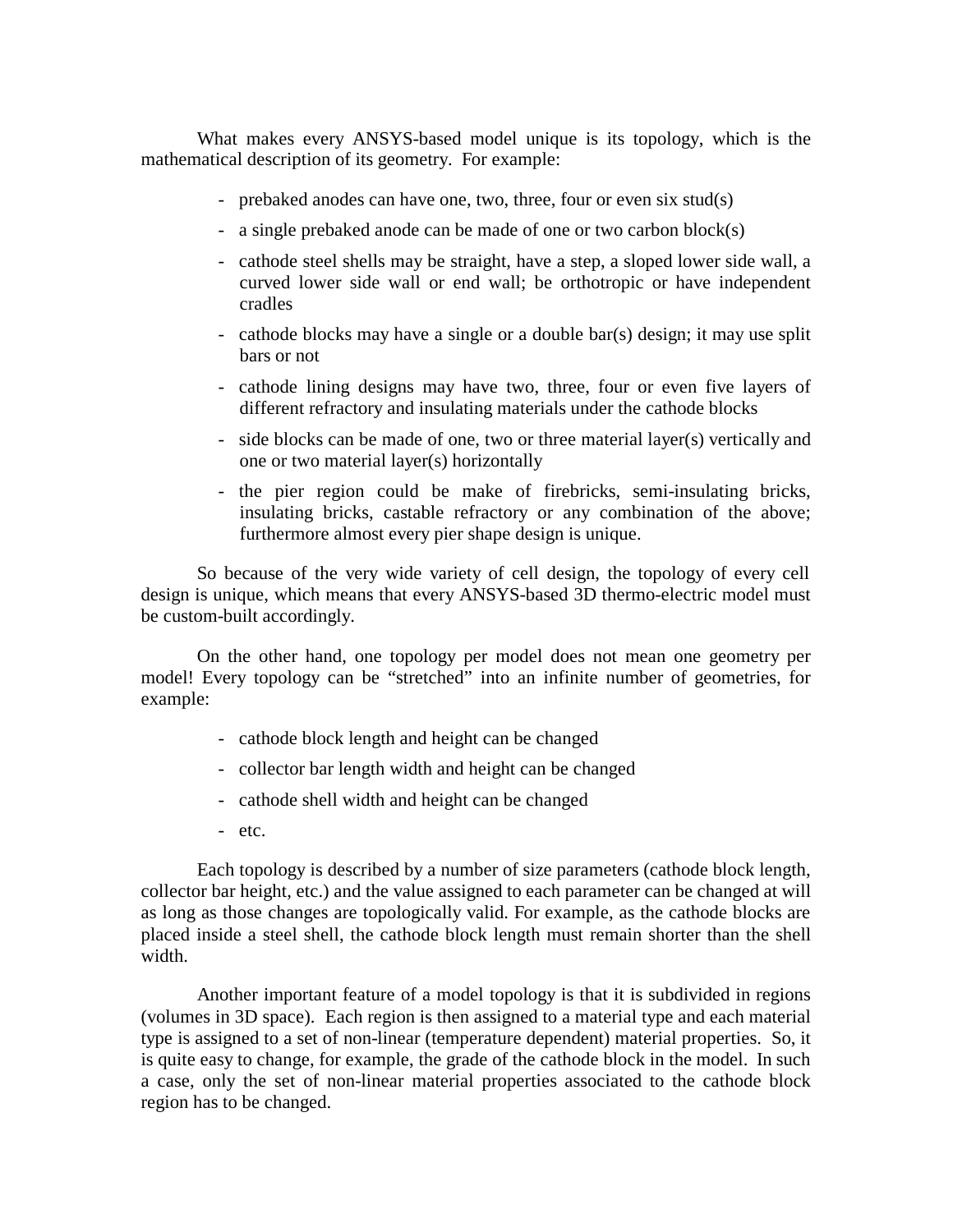It is also possible to change the material type associated to a specific region from say firebrick to semi-insulating brick. Yet, most of the time, this kind of option must be planned ahead during the conception of the model topology, to allow only a part of the firebrick to be replaced by semi-insulating brick without having to create as many regions as there are individual firebricks in the lining!

Practically, this means for example that to have the option to replace a single material side block design by a two material side blocks design, two side blocks regions must be created in the model topology. To run the single material side block design, the same set of material properties are simply assign to the two regions.

#### **CALIBRATION AND VALIDATION OF THE MATHEMATICAL MODELS**

Even if it is based on a well established and already demonstrated to be reliable modeling technology, every new model must be validated before it could be considered reliable enough to be safely used in the context of a cell lining design retrofit study.

To be considered validated, a new model must be able to well reproduce the existing cell measured heat balance. So it is very important to have well established the existing cell heat balance. Typically, this is the most difficult part of the model development and validation exercise since obtaining reliable data of a cell heat balance from a thermal blitz campaign is a real challenge [8].

Once reliable heat balance data are available, it is relatively straightforward for an experienced modeler to calibrate the ANSYS-based mathematical models in order for them to well reproduce the measured behavior because those models are quite closely representing the physics and the geometry of the real problem. On the other hand, because Dyna/Marc models are based on major simplifications of the geometry of the problem, it is harder to calibrate them well. The most accurate and the most straightforward way to well calibrate a Dyna/Marc model is to use information obtained from a validated ANSYS-based 3D model.

# **EXAMPLES OF APPLICATIONS OF AN ANSYS-BASED 3D FULL CELL SIDE SLICE THERMO-ELECTRIC MODEL**

Reference [7] presents a hypothetical retrofit study of a 300 kA, 13.75 kWh/kg cell into a 350 kA, 13.4 kWh/kg cell (similarly reference [9] presents the real story of the retrofit of the AP30 into the AP35 cell technology). In the hypothetical study, the cell internal heat was increased from 628 kW to 713 kW, so in this case, improving the thermal balance meant increasing it!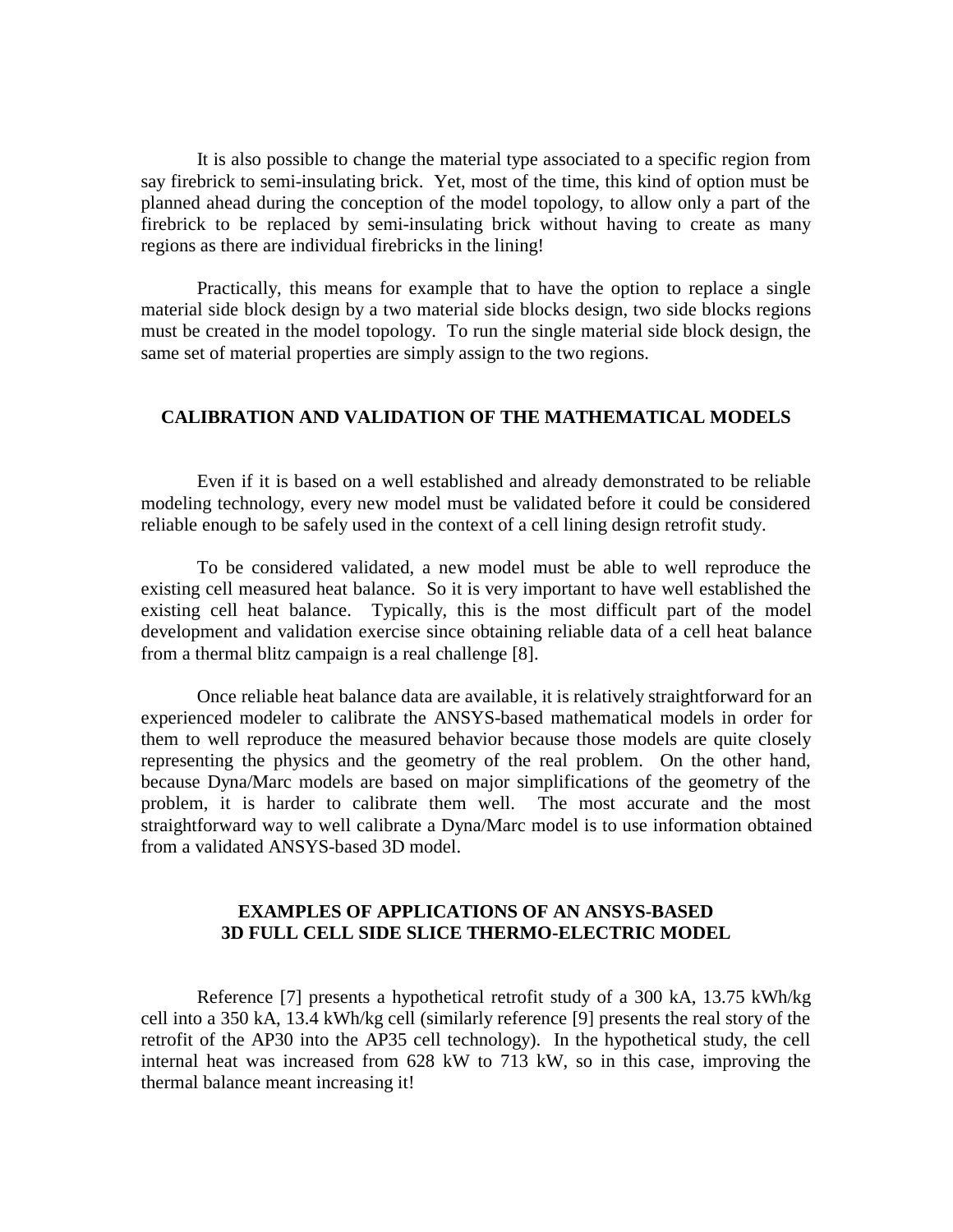On the other hand, reference [10] presents another hypothetical retrofit study of the same 300 kA, 13.75 kWh/kg cell. This time, the cell is converted into a 265 kA, 11.94 kWh/kg cell. In the process of conversion, the cell internal heat was decreased to 427 kW. So this time, improving the thermal balance of the cell meant decreasing it!

Those two extreme cases clearly demonstrate that as far as the cell thermal balance is concerned, the window of opportunities is quite wide. Only a complimentary technico-economical study can indicate which of the two retrofit scenarios offers the best return on investment (obviously, the outcome of that study will mostly depend on the selected long-term cost of the electrical power).

#### **CONCLUSIONS**

These days, with the support of well established and reliable mathematical models, older smelters operating at 17-18 kWh/kg due to a poor thermal design should be able to come up with successful retrofit design proposal(s) well within a year, test that (those) design proposal(s) in prototypes during a minimum of two years and then be able to proceed to a full implementation phase. As far as the thermal balance problem of the cell is concerned, there is no known technical reason that should prevent a significant reduction of their power consumption.

#### **REFERENCES**

(1) DUPUIS, M., 2002.

Using ANSYS to Model Aluminum Reduction Cell since 1984 and Beyond, ANSYS conference proceedings, only available in electronic format.

- (2) DUPUIS, M., 2002. Modeling Power Modulation, TMS Light Metals, p. 489-493.
- (3) An Application Profile from Convex Computer Corporation, 1987. Hydrodynamic modeling, 4 pages pamphlet.
- (4) VANVOREN, C., 2001.

The PECHINEY Reduction Cell Family: 25 Years of Development in Design and Process Control, CIM Light Metals, p. 49-62.

- (5) MOREL, P., 1992. Histoire technique de la production d'aluminium, Presses Universitaires de Grenoble.
- (6) VANVOREN, C. et al, 2001. AP-50: the PECHINEY 500 kA Cell, TMS Light Metals, p. 221-226.